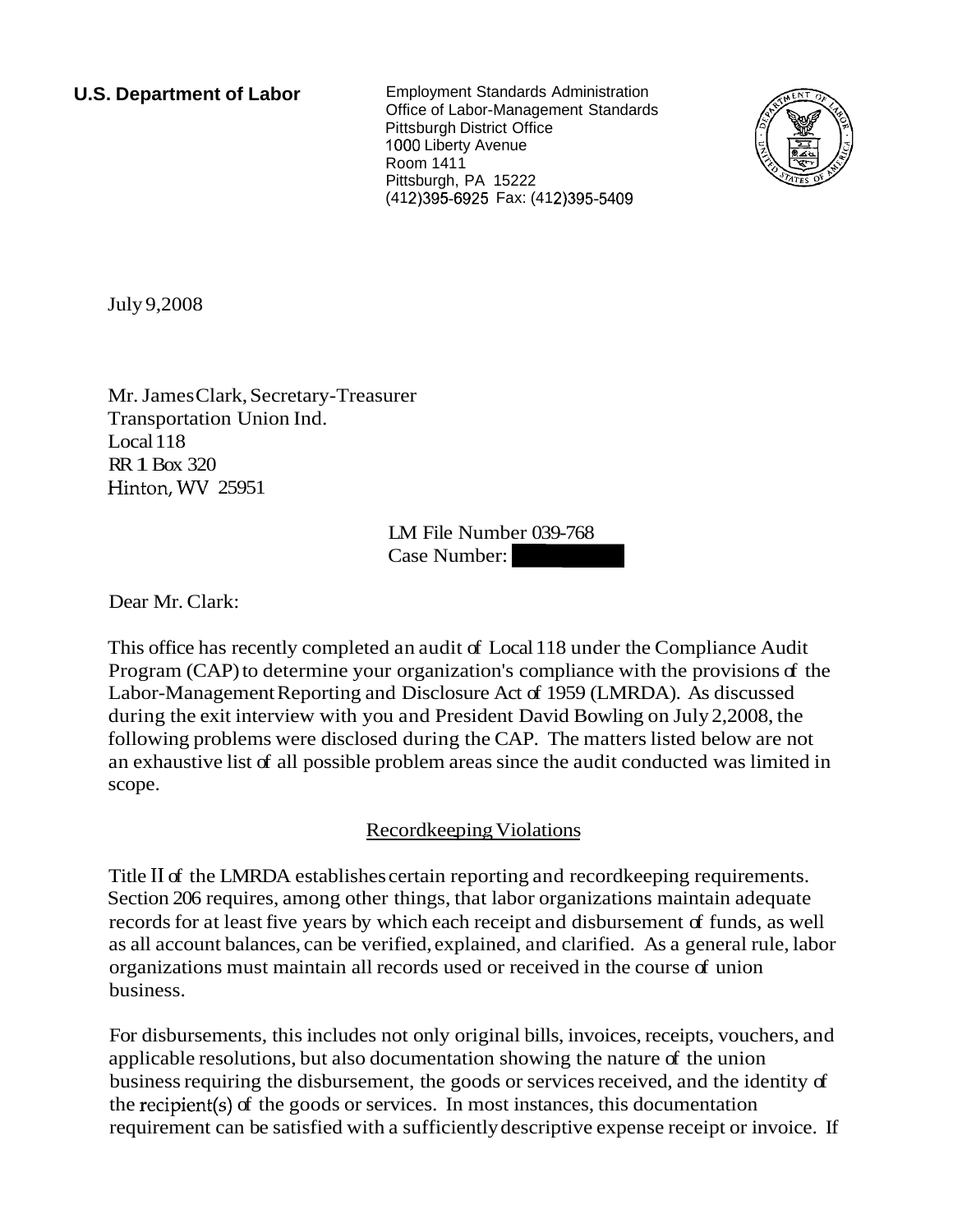Mr. James Clark July 9,2008 Page 2 of 4

an expense receipt is not sufficiently descriptive, a union officer or employee should write a note on it providing the additional information. For money it receives, the labor organization must keep at least one record showing the date, amount, purpose, and source of that money. The labor organization must also retain bank records for all accounts.

The audit of Local 118's 2007 records revealed the following recordkeeping violations:

General Disbursements

Local 607 did not retain adequate documentation for a few of its disbursements concerning officer and office supply expenses.

As previously noted above, labor organizations must retain original receipts, bills, and vouchers for all disbursements. The president and treasurer (or corresponding principal officers) of your union, who are required to sign your union s LM report, are responsible for properly maintaining union records.

Based on your assurance that Local 118 will retain adequate documentation in the future, OLMS will take no further enforcement action at this time regarding the above violations.

## Reporting Violations

The audit disclosed a violation of LMRDA Section 201(b), which requires labor organizations to file annual financial reports accurately disclosing their financial condition and operations. The Labor Organization Annual Report LM-3 filed by Local 118 for fiscal year ending December 31,2007, was deficient in the following areas:

1. Disbursements to Officers

Local 118 did not include some reimbursements to officers totaling at least \$1,028 in the amounts reported Item 24 (All Officers and Disbursements to Officers). It appears the union erroneously reported these payments in Item 48 (Office & Administrative Expense).

The union must report most direct disbursements to Local 118 officers and some indirect disbursements made on behalf of its officers in Item 24. A "direct" disbursement" to an officer is a payment made to an officer in the form of cash,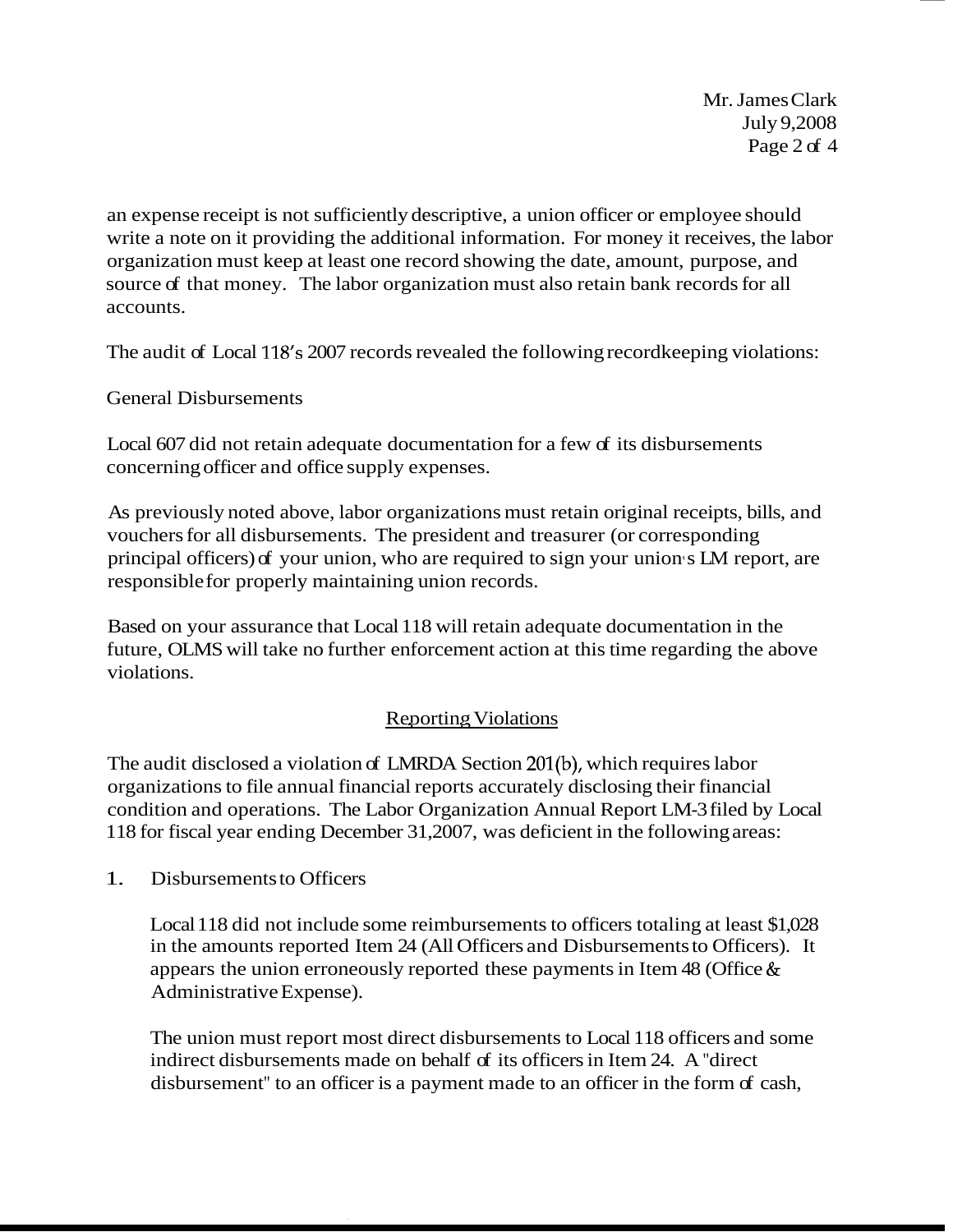Mr. James Clark July 9,2008 Page 3 of 4

property, goods, services, or other things of value. See the instructions for Item 24 for a discussion of certain direct disbursements to officers that do not have to be reported in Item 24. An "indirect disbursement" to an officer is a payment to another party (including a credit card company) for cash, property, goods, services, or other things of value received by or on behalf of an officer. However, indirect disbursements for temporary lodging (such as a union check issued to a hotel) or for transportation by a public carrier (such as an airline) for an officer traveling on union business should be reported in Item 48 (Office and Administrative Expense).

2. Disbursements to Employees

Local 118 did not include any reimbursements to Local Chairmen totaling at least \$7,903.41 in Item 46 (Employees). It appears the union erroneously reported these payments in Item 48 (Office & Administrative Expense).

The union must enter the total of all salaries, allowances, travel advances with are not considered loans, and other direct and indirect disbursements (less deductions) to employees of your organization during the reporting period. Include disbursements to individuals other than officers who receive lost time payments even if your organization does not consider them to be employees or does not make any other direct or indirect disbursements to them.

**3.** Certificates of Deposit Reported As Investments

Local 118 improperly included the value of a certificate of deposit as an investment in Statement A (Assets and Liabilities). For LM reporting purposes, OLMS considers a certificate of deposit to be cash. The purchase or redemption of a certificate of deposit is a transfer of cash from one account to another and, therefore, the local should not report these transactions as receipts or disbursements.

4. Disbursements for Per Capita Tax

Local 118 did not report any disbursements made to the international for dues totaling at least \$72,414 in Item 47 (Per Capita Tax). It appears the union erroneously reported these payments in Item 54 (Other Disbursements).